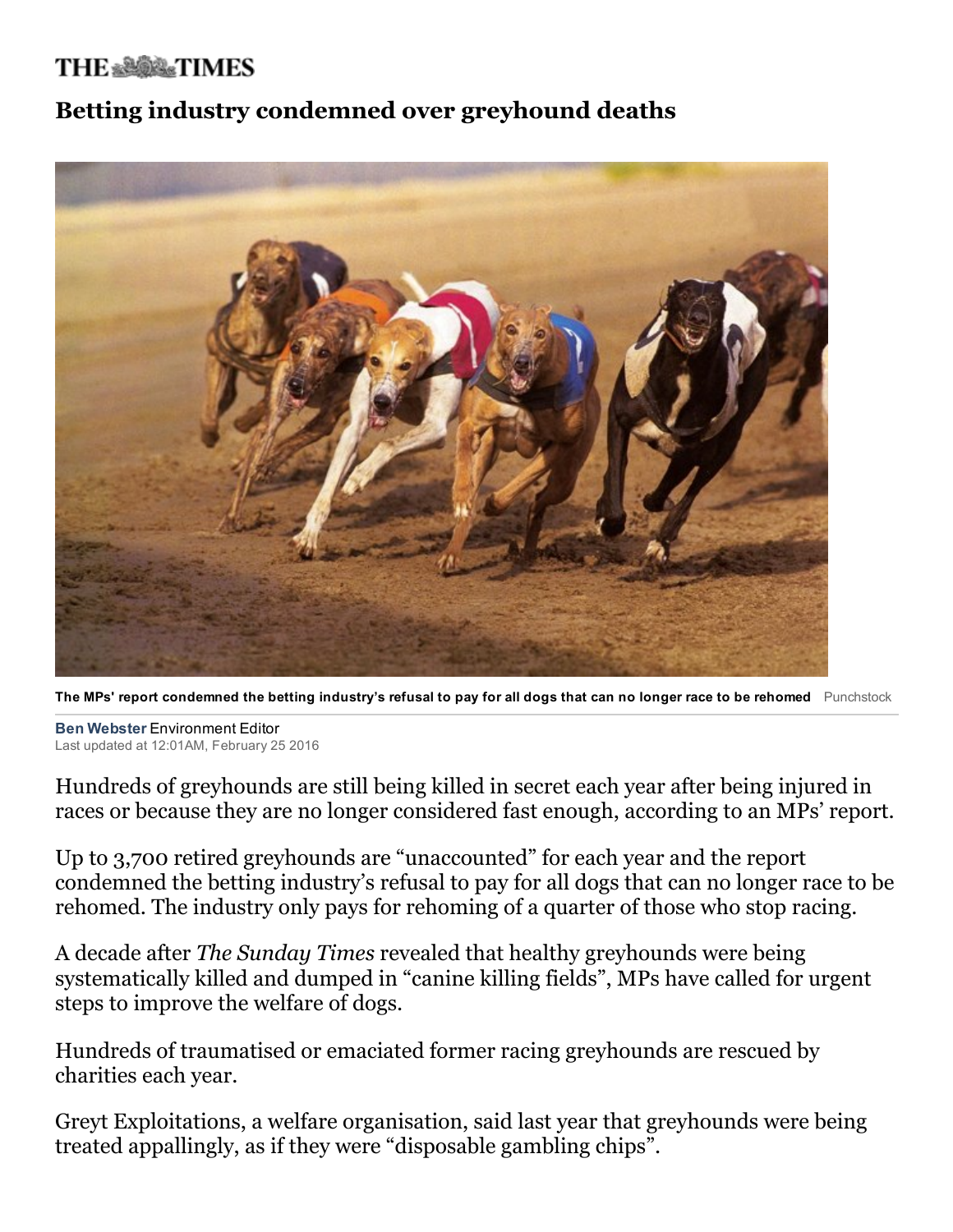The Commons Environment, Food and Rural Affairs committee criticised tracks for declining to publish information on the fate of greyhounds. It said that the absence of information made it harder to introduce measures to improve their welfare.

The Society of Greyhound Veterinarians told the committee: "By far the greatest single welfare issue of concern in the UK greyhound industry is the euthanasia of healthy greyhounds no longer required for racing."

Legislation in 2010 required tracks to keep records of greyhounds injured during races but did not stipulate that they should be published. The committee called for rules forcing the industry to publish data on injuries, euthanasia and the rehoming of retired greyhounds.

It said: "The industry's reluctance to go beyond the letter of what was required by the regulations . . . does not inspire confidence in its ability to self-regulate."

The MPs said that after "prolonged conversations" with the industry they received aggregated figures from 22 out of 29 tracks showing that more than 2,000 dogs were injured and 1,000 put down from 2012 to 2014. Jim Fitzpatrick, a Labour member of the committee, said: "We simply do not know what is happening to all greyhounds after they finish racing. If the destruction of healthy dogs is on a large scale it is clear the industry should bear a greater financial responsibility for funding rehomed greyhounds."

The report said that there had been a "marked increase" in the cost to charities of rehoming greyhounds because many arrived with health problems that required treatment. Dental disease was a major problem, it said.

The Greyhound Board of Great Britain, the industry's governing body, said that the committee's proposals on welfare were sensible and that it would do everything possible to respond to them. It added: "We are currently building a new database that will improve the quality and clarity of information relating to track injuries and euthanasia."

A spokesman for the Department for Environment, Food and Rural Affairs said: "We are a nation of dog lovers and care deeply about their welfare, which is why all tracks in England must be run in line with the welfare of racing greyhounds regulations which include the compulsory attendance of a vet and the microchipping of all greyhounds.

"Enforcement is the responsibility of the Greyhound Board of Great Britain or relevant local authority. However, we recently undertook a consultation as part of a review of these regulations."

Eduardo Goncalves, chief executive of the League Against Cruel Sports, said: "There are huge concerns about greyhound welfare that need to be addressed. Many of the dogs suffer a hard and lonely life, forced to train on treadmills and kept apart from other dogs.

"Do the report's recommendations go far enough to solve these problems? We think